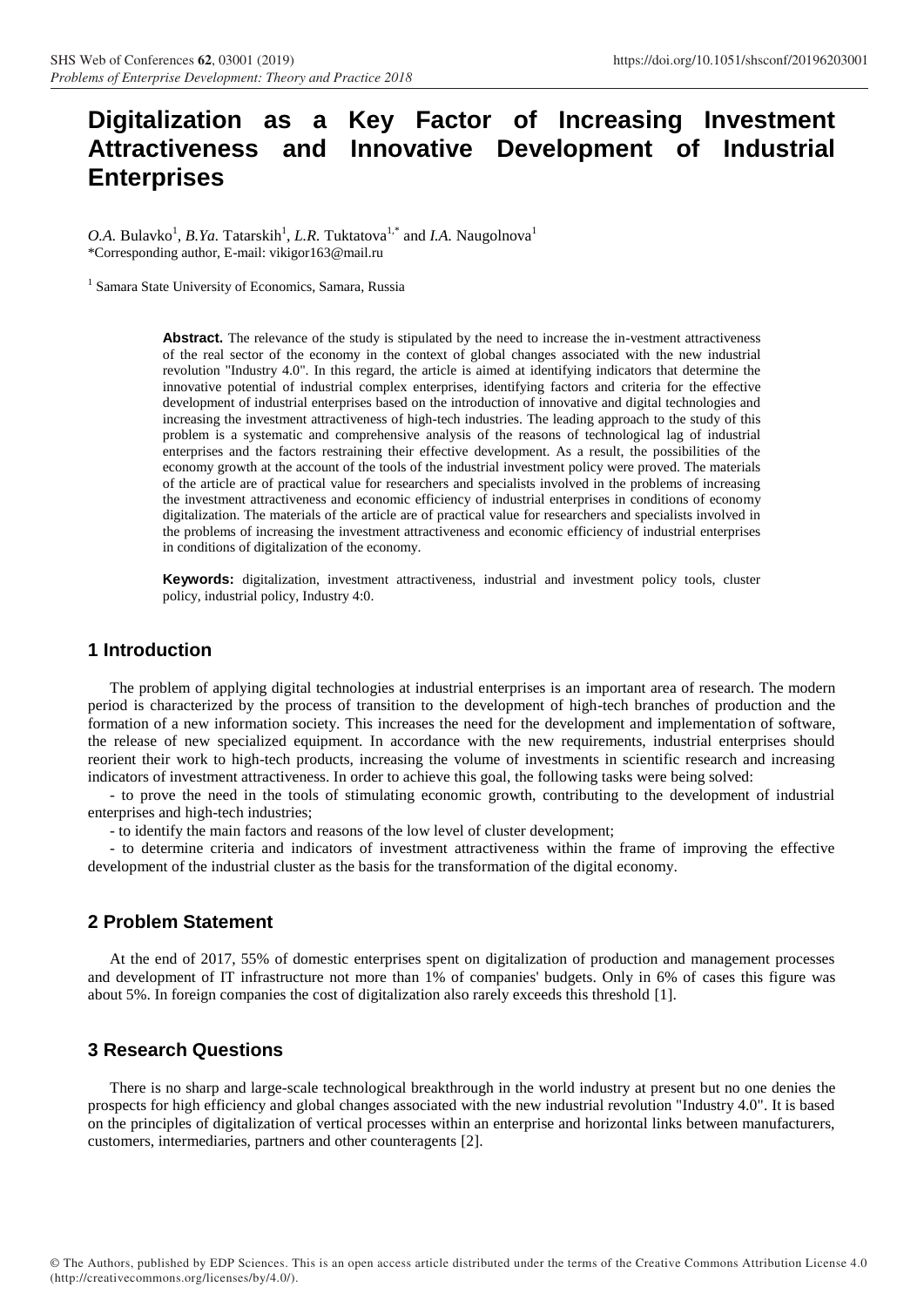### **4 Purpose of the Study**

While carrying out the research and substantiation of the directions of development of investment attractiveness of the industry and the need of the use of high technologies in the industrial sector the authors were oriented towards the global development trends of the digital economy, key tasks of the Federal Laws "On Industrial Policy in the Russian Federation" [3], programs of the Government of the Russian Federation "Digital Economy of the Russian Federation" [4], "The Development of Industry and Increasing of its Competitiveness" [5].

### **5 Research Methods**

In the process of the research, the method of systemic and complex analysis was used, which made it possible to study the constraints of the effective development of industrial enterprises and the reasons of their technological lag as well as determined the indicators determining the innovative potential of industrial complex enterprises. The methodical and practical base of the research is the practical activity of the largest industrial enterprises. The empirical base of the study was the state statistics on the dynamics of investment processes and the development of cluster policy as well as the development of industrial production in Russia. The main tools for stimulating economic growth, contributing to the development of enterprises and allowing the shifting of the vector of resource provision towards high-tech industries, are, in our opinion, new technologies, such as digitalization and new industrial policy development tools. According to the World Bank report [6], information technologies cover all areas of human activities and state activities and are becoming increasingly important in the development of the economy, increasing of the national welfare and receiving of the so-called "digital dividends". The report defines digital economy as a paradigm of accelerating economic development with the help of digital technologies [6, 7]. That means that digital economy is a powerful tool and an obligatory condition for the effective development of the economy of any country. S.S. Tatarinova devides all the existing approaches to the understanding of the collocation "digital dividends" into two groups [8]. According to the "classical" approach, "digital economy" is an economy based on digital technologies and at the same time it is more correct to characterize exclusively the field of electronic goods and services. According to the "advanced" approach "digital economy" is the economic production and the use of digital technologies. The concept of digital economy got its start in the 1990s; its advantages were formulated by N. Negroponte, the founder of the laboratory of Massachusetts Technological Institute [7]. In 1995 he spoke about the disadvantages of classic goods (weight, raw materials, transport) and the advantages of the new economy (lack of weight of goods, virtuality, almost unnecessary raw materials and instantaneous global movement of goods). Later in 1999 B. Gates also noted the significant impact of digitalization of the economy on the development of industry and economy of each country. According to him, in future, two types of companies will stay on the market: online companies and companies that "went out of business" [2].

#### **6 Findings**

Modern trends confirm the correctness of his ideas. Moreover, countries that do not pay due attention to the processes of "digitalization" and do not invest in the development of innovative technologies will not be able to compete on the world market in the near future.

The wide use of high technologies in the industrial sphere shows the need for the development of scientific and technological research projects based on certain knowledge, which are prerequisites for long-term economic growth and welfare.

At the same time, synergistic effect can be obtained due to the breakthrough of the fourth industrial revolution, defined as "Industry 4.0", the basis of which is the "digitalization" of industry and production. P.V. Schulze [9] proves in his research that "the integration of high technologies and traditional industry into a network of active players, grouped around an "authorized" state, characterizes the European model. This model is based on the elements of reindustrialization and a sufficient reserve for additive technologies, digital design and modeling. A technological breakthrough in many industries is possible provided that new developments are implemented and scientific research is funded. When creating the elements of the new economic policy, there is a strong correlation between the pace of economic development and the share of investments in human and fixed capital in the GDP. The combination of these factors gives about 85% of economic growth.

According to G. Reischauer [10] "Industry 4.0" is the direction of the innovation course in industry which combines the institutionalization of the innovation system, business, science and politics". This clarification of identity adds to the understanding of the relationship between production and politics and the need for technological changes in production.

Some authors think that a very important argument is that "Centralized functions, such as research and development, asset optimization, corporate planning (strategies, investment planning) are of great value for business" [11]. Effective development of enterprises is impossible without new tools of industrial policy regulation. Now there is a significant number of well-known relevant definitions of this concept, and the industrial policy itself (though it is rather the level of government regulation) ranges from rigid (comprehensive state planning and directive centralized management) to soft involving only the creation of institutional conditions for the development of private business. In our opinion, industrial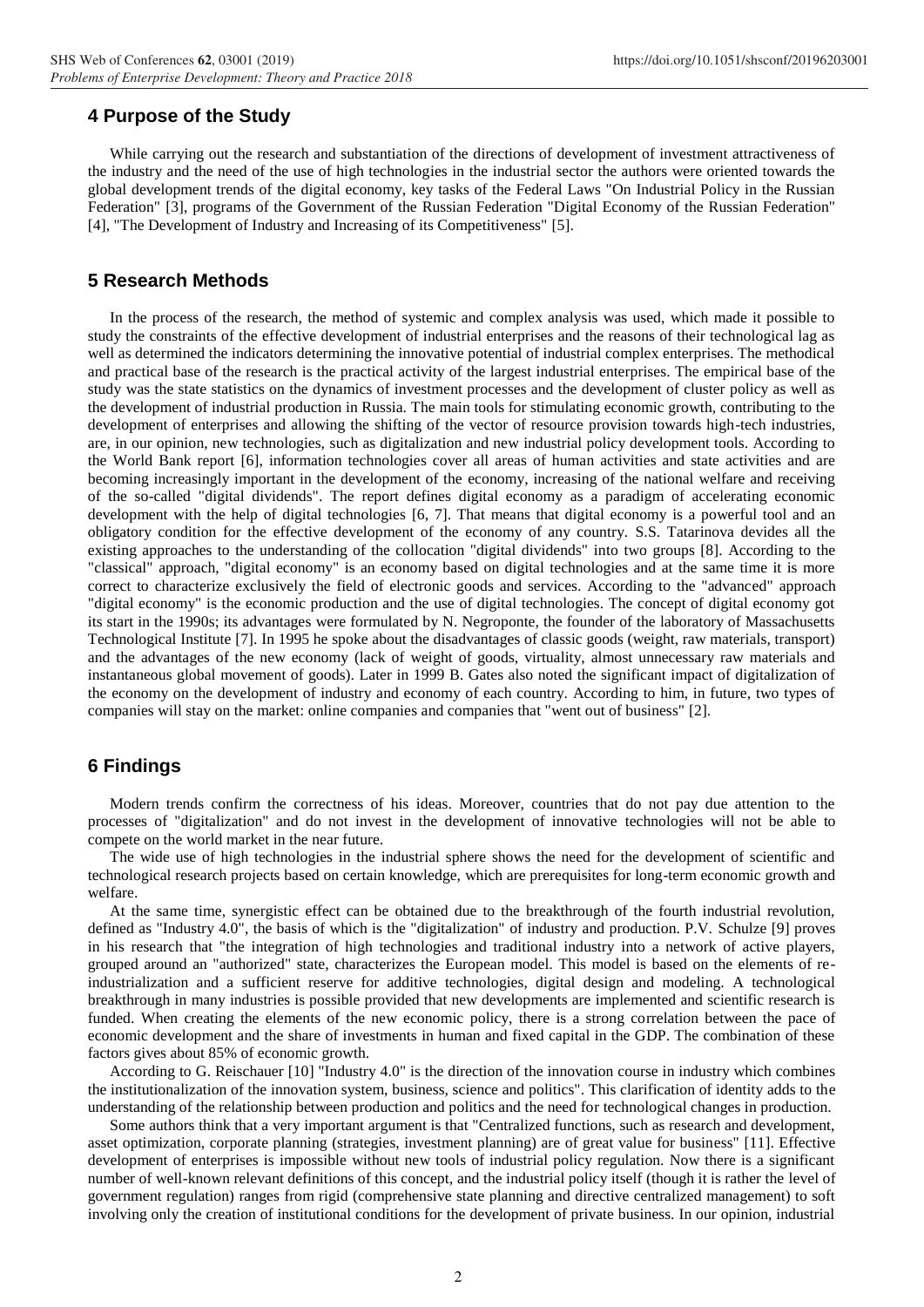policy is, first of all, the coordination of strategies of private business, state and society, where government sets certain priorities for the development of industry and its location and then makes adjustments depending on the needs of society and business [12]. The following indicators can be called the driving force that determines the innovative potential of industry:

| <b>Indicators</b>      | <b>Description</b>                                                   |  |  |
|------------------------|----------------------------------------------------------------------|--|--|
| <b>Subjective</b>      |                                                                      |  |  |
| 1 Scientific Potential | Highly qualified potential capable of translating and generating     |  |  |
|                        | innovations                                                          |  |  |
| 2 Economic Situation   | High degree of the development of market relations, financial        |  |  |
|                        | market, investment market and investment-innovation services         |  |  |
| 3 Legislative and      | Stable legal regime; independent judicial system; tax benefits       |  |  |
| Normative Base         | securing                                                             |  |  |
| 4 Risk Factors         | State guarantees to protect Russian and foreign investors from       |  |  |
|                        | non-commercial risks; low investment risks                           |  |  |
| 5 Labour Resources     | Low proportion of the population of retirement age                   |  |  |
| 6 Infrastructure       | The presence of large Russian and foreign consulting                 |  |  |
| Development of<br>the  | organizations and institutional investors. Focus on business         |  |  |
| Region                 | motivation, support from state and regional institutions. High level |  |  |
|                        | of digitalization and information support of industrial enterprises  |  |  |
|                        |                                                                      |  |  |

|  | <b>Table 1.</b> Indicators Determining the Innovative Potential of Industrial Complex Enterprises |  |
|--|---------------------------------------------------------------------------------------------------|--|
|--|---------------------------------------------------------------------------------------------------|--|

Source: compiled by the authors.

The clustering process contributes to the efficiency of industrial enterprises. The growth of investment and innovation activity of enterprises, the development of scientific and educational potential is the result of the effective implementation of cluster policy.

Cluster policy is the element of economic and industrial policy of the state, aimed at the effective development of economic sectors, attracting investment resources and balanced growth of socio-economic indicators.

At the present moment, for various reasons, there is no balance between socio-economic indicators which leads to problems in the development of economic clusters. In our opinion there may be the following factors hindering the effective development of industrial clusters and reasons for their technological lag:

|  |  | <b>Table 2.</b> Factors and Reasons |
|--|--|-------------------------------------|
|--|--|-------------------------------------|

| <b>Key factors</b>                              | <b>Main Reasons</b>                          |
|-------------------------------------------------|----------------------------------------------|
| 1. Focus on raw materials                       | 1. Mistakes in strategic planning            |
| 2. Low level of innovative activities in the    | 2. Lack or low level of investments in a     |
| country and economy                             | particular sector                            |
| 3. High degree of deterioration of              | 3. The insufficient level of the added       |
| production equipment at industrial enterprises. | value, which does not allow investing in the |
| Low level of automation and production          | renewal of equipment. Expensive credits.     |
| mechanization                                   | Outdated technologies                        |
| 4. Insufficient state support of the real       | 4. The budget deficit, bad distribution of   |
| sector of the economy. Absence or inefficiency  | income of state and semi-state companies.    |
| of cluster policy. High taxes not allowing new  | Lack of development of the public-private    |
| young companies to increase capital             | partnership (hereinafter PPP)                |
| 5. Low level of competition in the market,      | 5. High entry barriers for new players       |
| high proportion of monopolization of the        | 6. Mentality, level of education, bad        |
| economy 6. Lack of motivation and interest for  | system of motivation and stimulation of      |
| company management and staff in increasing      | labor, low level of added value              |
| productivity of labor                           | 7. Lack of funding. Staff Resistance.        |
| 7. Low level of digitization of processes at    | Lack of experience                           |
| industrial enterprises                          |                                              |

Source: compiled by the authors.

When forming and developing cluster investment attractiveness plays a decisive role, as it is a system of indicators that enables an investor to get the desired level of income with a minimum level of risk and a sufficient level of financial reliability.

The assessment of investment risk, which may arise in a situation of uncertainty and lead to possible financial losses, also plays an important role. Some authors say that "the company's investment potential and investment risk are expressed by one common indicator that allows you to apply rating scores" [13]. Rating assessments are necessary in determining the criteria proposed by the authors of this study (Table 3).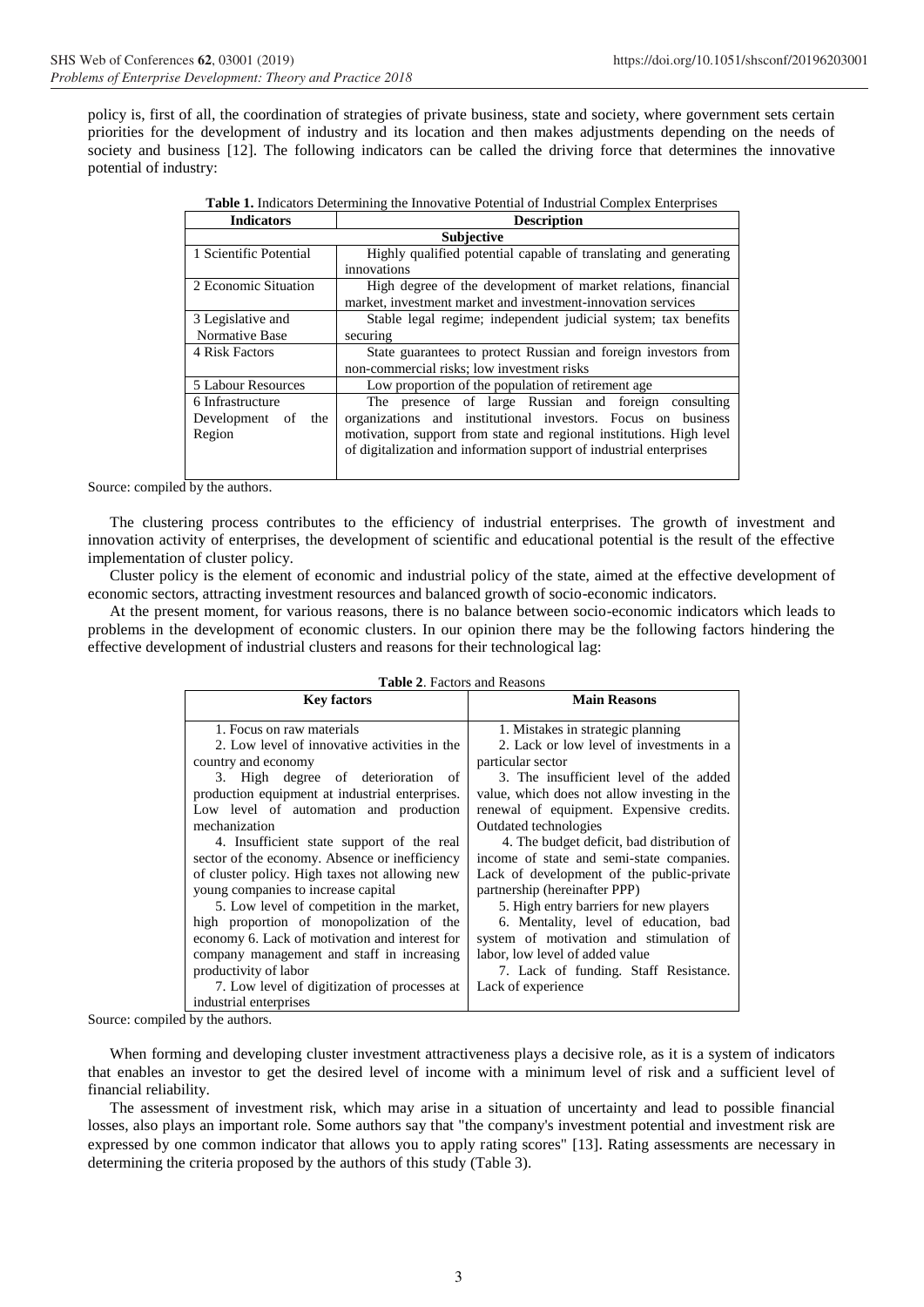| Table 3. Criteria Determining the Effective Development of Clusters |                                      |  |  |
|---------------------------------------------------------------------|--------------------------------------|--|--|
| Investment attractiveness of a cluster                              | <b>Necessary conditions</b>          |  |  |
|                                                                     | for the emergence and development of |  |  |
|                                                                     | clusters                             |  |  |
| investment potential                                                | presence of a leading enterprise     |  |  |
| forecasted performance level                                        | human resources                      |  |  |
| level of investment risks                                           | socio-economic conditions            |  |  |
| level of digitalization and informatization of                      | availability of market               |  |  |
| enterprises                                                         |                                      |  |  |

Source: compiled by the authors.

The problems of innovative development of enterprises have been viewed for a very long time. But they become especially actual and vital with the transition to digital economy. This transition is also a powerful push to its realization.

The term "information economy" was introduced by M. Porat [12] in 1976 but it has been used widely in scientific publications only from 1998 after the monography of M. Castells was published [14].

"Information Age: Economy, Society, Culture". Although the role of information in economy began to be actively studied in the middle of the 20th century, with the development of computer technology and information theory, the theory of digital economy continues to develop and IT technologies have become the most important resources of society, the world economy and business.

## **7 Conclusion**

The number of publications on digitalization has increased substantially in the last decade. A.B. Anisiforov [13] and M.G. Dzhanelidze [15] note the key role of informatization in business development, the growth of its innovative potential and the increase of the efficiency of its activities.

The authors of this article agree with the scientists, in addition they emphasize the importance of digitalization in increasing the investment attractiveness of the real sector of the economy in the context of global changes associated with the new industrial revolution "Industry 4.0" [16].

Digitalization is viewed as one of the indicators determining the innovative potential of enterprises of the industrial complex; as a factor constraining the effective development of the domestic industry; as one of the reasons of low investment attractiveness; as a criterion determining the effective development of clusters.

Thus, according to the authors of the article, digitalization is defined as an integral component of all business processes. The transition to the innovation scenario opens the way to modernize the digital economy, to increase the pace and efficiency of its development on the base of the intensive use of domestic intellectual potential and the development of advanced technologies.

## **References**

1. *Russian industry 4.0: How not to be late for the train to the future.* The analytical statement - survey: IT in Industry CNEWS. The contract of the contract of the contract of the contract of the contract of the contract of the contract of the contract of the contract of the contract of the contract of the contract of the contract of the con

[http://www.cnews.ru/reviews/it\\_v\\_promyshlennosti\\_2018/articles/rossijskaya\\_promyshlennost\\_40\\_kak\\_ne\\_opozdat\\_](http://www.cnews.ru/reviews/it_v_promyshlennosti_2018/articles/rossijskaya_promyshlennost_40_kak_ne_opozdat_na_poezd_v_budushchee) [na\\_poezd\\_v\\_budushchee.](http://www.cnews.ru/reviews/it_v_promyshlennosti_2018/articles/rossijskaya_promyshlennost_40_kak_ne_opozdat_na_poezd_v_budushchee) Accessed: 02.10.2018. [in Rus.] (2018).

- 2. B. Gates, Information flow is your lifeblood. In A. Hopkins & J. Potter (Eds.), *Business @ the Speed of Thought: Succeeding in the Digital Economy Hardcover* (pp. 1-63). Harlow: Pearson Education Limited (1999).
- 3. *Federal Law "On Industrial Policy in the Russian Federation"* from 31.12.2014 N 488-FZ (the last edition). Retrieved from: [http://www.consultant.ru/document/cons\\_doc\\_LAW\\_173119/.](http://www.consultant.ru/document/cons_doc_LAW_173119/) Accessed: 02.10.2018. [in Rus.] (2014).
- 4. *Program "Digital Economy of the Russian Federation".* Retrieved from: [http://www.consultant.ru/document/cons\\_doc\\_LAW\\_221756/2369d7266adb33244e178738f67f181600cac9f2/](http://www.consultant.ru/document/cons_doc_LAW_221756/2369d7266adb33244e178738f67f181600cac9f2/) Accessed: 02.10.2018. [in Rus.] (2017).
- 5. *RF Government Decree from 15.04.2014 N 328 (Edition from 10.02.2018) "On Approval of the State Program of the Russian Federation". The Development of the Industry and the Increasing of its Competitiveness.* Retrieved from: [http://www.consultant.ru/document/cons\\_doc\\_LAW\\_162176/.](http://www.consultant.ru/document/cons_doc_LAW_162176/) Accessed: 02.10.2018. [in Rus.] (2014).
- 6. Digital dividends. *World development Report 2016* Overview World Bank. Retrieved from: [https://openknowledge.worldbank.org/bitstream/handle/10986/23347/210671RuSum.pdf.](https://openknowledge.worldbank.org/bitstream/handle/10986/23347/210671RuSum.pdf) Accessed: 09.10.2018. [in Rus.] (2016).
- 7. N. Negroponte, Selected excerpts. In A.A. Knopf (Ed.), *Being digital* (pp. 1-5). New York: University of Chicago Press (1996).
- 8. S.S. Tatarinova, Digital economy and law: new challenges new perspectives. *Juridical Vestnik of Samara University*, **3**(3), 62-66 [in Rus.] (2017).